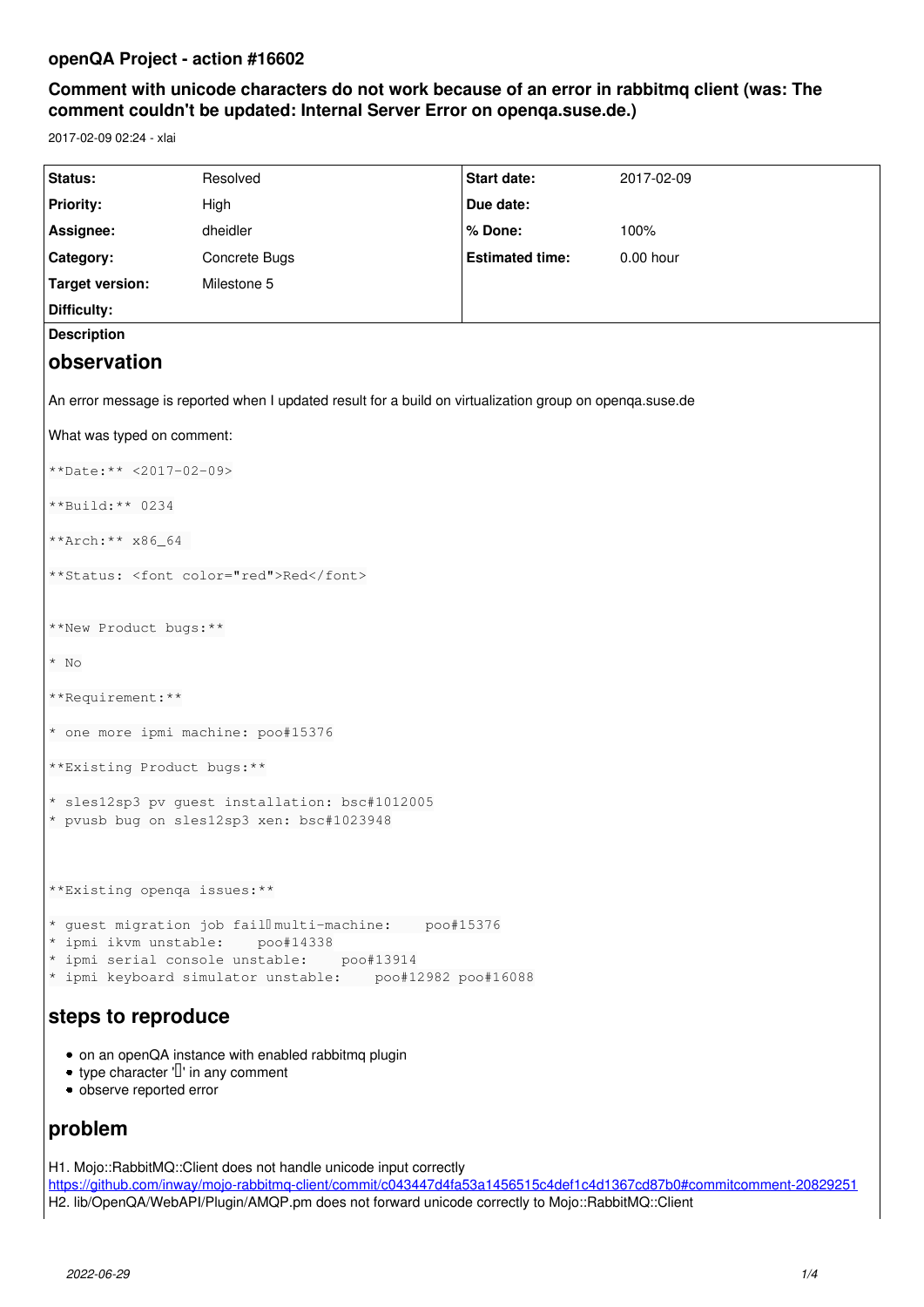# **workaround**

only type ascii within comments.

#### **History**

# **#1 - 2017-02-09 02:29 - xlai**

- *File screenshot-for-failure-of-update-comment.png added*
- *Assignee set to okurz*



#### **#2 - 2017-02-09 02:33 - xlai**

But I can update common comments like 'test'.

Besides, Oliver, if you think you should not be the target issue owner, please help to assign to others. Thanks in advance.

#### **#3 - 2017-02-09 11:52 - okurz**

*- Project changed from openQA Tests to openQA Project*

*- Subject changed from The comment couldn't be updated: Internal Server Error on openqa.suse.de. to Comment with unicode characters do not work because of an error in rabbitmq clilent (was: The comment couldn't be updated: Internal Server Error on openqa.suse.de.)*

- *Category changed from Infrastructure to Concrete Bugs*
- *Assignee changed from okurz to mkittler*
- *Priority changed from Normal to High*
- *Target version set to Milestone 5*

#### xlai wrote:

Besides, Oliver, if you think you should not be the target issue owner, please help to assign to others. Thanks in advance.

#### no problem.

From the screenshot I can see the time to be "10:20 AM Bejing" which I assume is 2017-02-09 10:20 AM CST so corresponding to 2017-02-09 03:20 CET

From this time on osd taking a look into the logfile /var/log/openqa I can find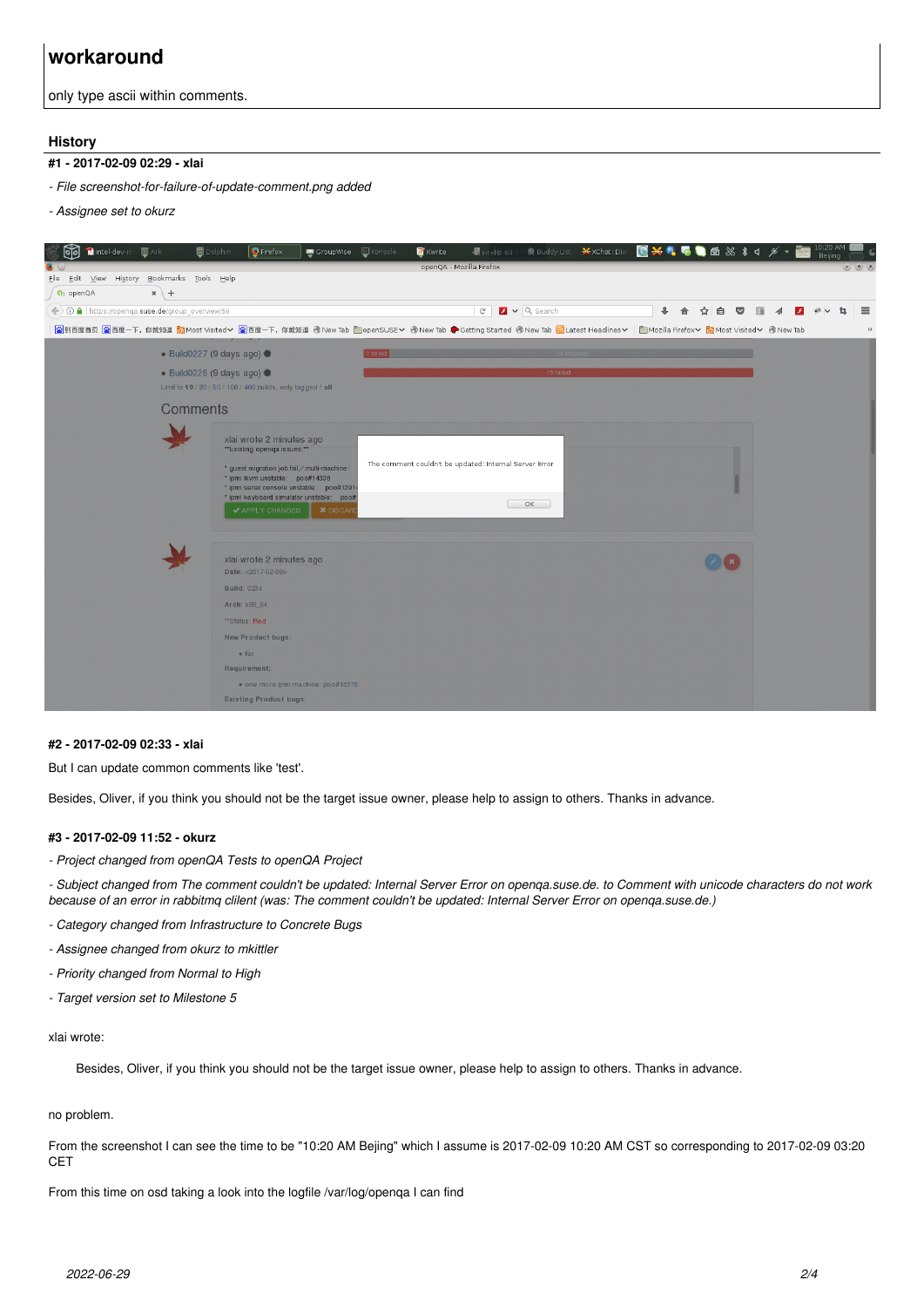```
[Thu Feb  9 03:17:11 2017] [21168:error] Wide character in subroutine entry at /usr/lib/perl5/vendor_perl/5.18
.2/Mojo/RabbitMQ/Client.pm line 457.
[Thu Feb  9 03:17:20 2017] [22463:info] Connecting to AMQP server
[Thu Feb  9 03:17:20 2017] [22463:info] AMQP connection established
[Thu Feb  9 03:17:42 2017] [20431:error] Wide character in subroutine entry at /usr/lib/perl5/vendor_perl/5.18
.2/Mojo/RabbitMQ/Client.pm line 457.
[Thu Feb  9 03:18:04 2017] [websockets:debug] Worker overdrive2:5 not seen since 18319 seconds
[Thu Feb  9 03:18:04 2017] [websockets:debug] Worker overdrive2:2 not seen since 49879 seconds
[Thu Feb  9 03:18:04 2017] [websockets:debug] Worker overdrive2:3 not seen since 39347 seconds
[Thu Feb  9 03:18:04 2017] [websockets:debug] Worker openqaworker2:17 not seen since 922 seconds
[Thu Feb  9 03:18:07 2017] [20844:error] Wide character in subroutine entry at /usr/lib/perl5/vendor_perl/5.18
.2/Mojo/RabbitMQ/Client.pm line 457.
[Thu Feb  9 03:18:30 2017] [20974:error] Wide character in subroutine entry at /usr/lib/perl5/vendor_perl/5.18
.2/Mojo/RabbitMQ/Client.pm line 457.
[Thu Feb  9 03:18:43 2017] [20845:error] Wide character in subroutine entry at /usr/lib/perl5/vendor_perl/5.18
.2/Mojo/RabbitMQ/Client.pm line 457.
[Thu Feb  9 03:19:13 2017] [22463:error] Wide character in subroutine entry at /usr/lib/perl5/vendor_perl/5.18
.2/Mojo/RabbitMQ/Client.pm line 457.
[Thu Feb  9 03:19:31 2017] [20974:error] Wide character in subroutine entry at /usr/lib/perl5/vendor_perl/5.18
.2/Mojo/RabbitMQ/Client.pm line 457.
```
and also I see in your screenshot as well as the content that you provided that you are using an uncommon backward diagonal line character  $\Box$  which is not the standard /.

This yields an error in the rabbit mq plugin which does not expect non-ascii characters, it seems.

# **workaround**

only type ascii within comments.

#### **#4 - 2017-02-10 02:00 - xlai**

- *Project changed from openQA Project to openQA Tests*
- *Category deleted (Concrete Bugs)*
- *Assignee changed from mkittler to okurz*
- *Priority changed from High to Normal*
- *Target version deleted (Milestone 5)*

and also I see in your screenshot as well as the content that you provided that you are using an uncommon backward diagonal line character U which is not the standard /

Yes, it contained that. However I could comment such a message successfully for build 0209 result 23 days ago.

Today I have a look at the comments for virtualization group. It is weird that yesterday's fail-to-add comment (the one i pasted) shows up, however with 3 copies. And unable to delete.

#### **#5 - 2017-02-10 02:02 - xlai**

- *Project changed from openQA Tests to openQA Project*
- *Category set to Concrete Bugs*
- *Assignee changed from okurz to mkittler*
- *Priority changed from Normal to High*
- *Target version set to Milestone 5*

#### **#6 - 2017-02-10 07:26 - okurz**

*- Subject changed from Comment with unicode characters do not work because of an error in rabbitmq clilent (was: The comment couldn't be updated: Internal Server Error on openqa.suse.de.) to Comment with unicode characters do not work because of an error in rabbitmq client (was: The comment couldn't be updated: Internal Server Error on openqa.suse.de.)*

#### mentioned upstream:

<https://github.com/inway/mojo-rabbitmq-client/commit/c043447d4fa53a1456515c4def1c4d1367cd87b0#commitcomment-20829251>

#### **#7 - 2017-02-10 07:56 - okurz**

*- Description updated*